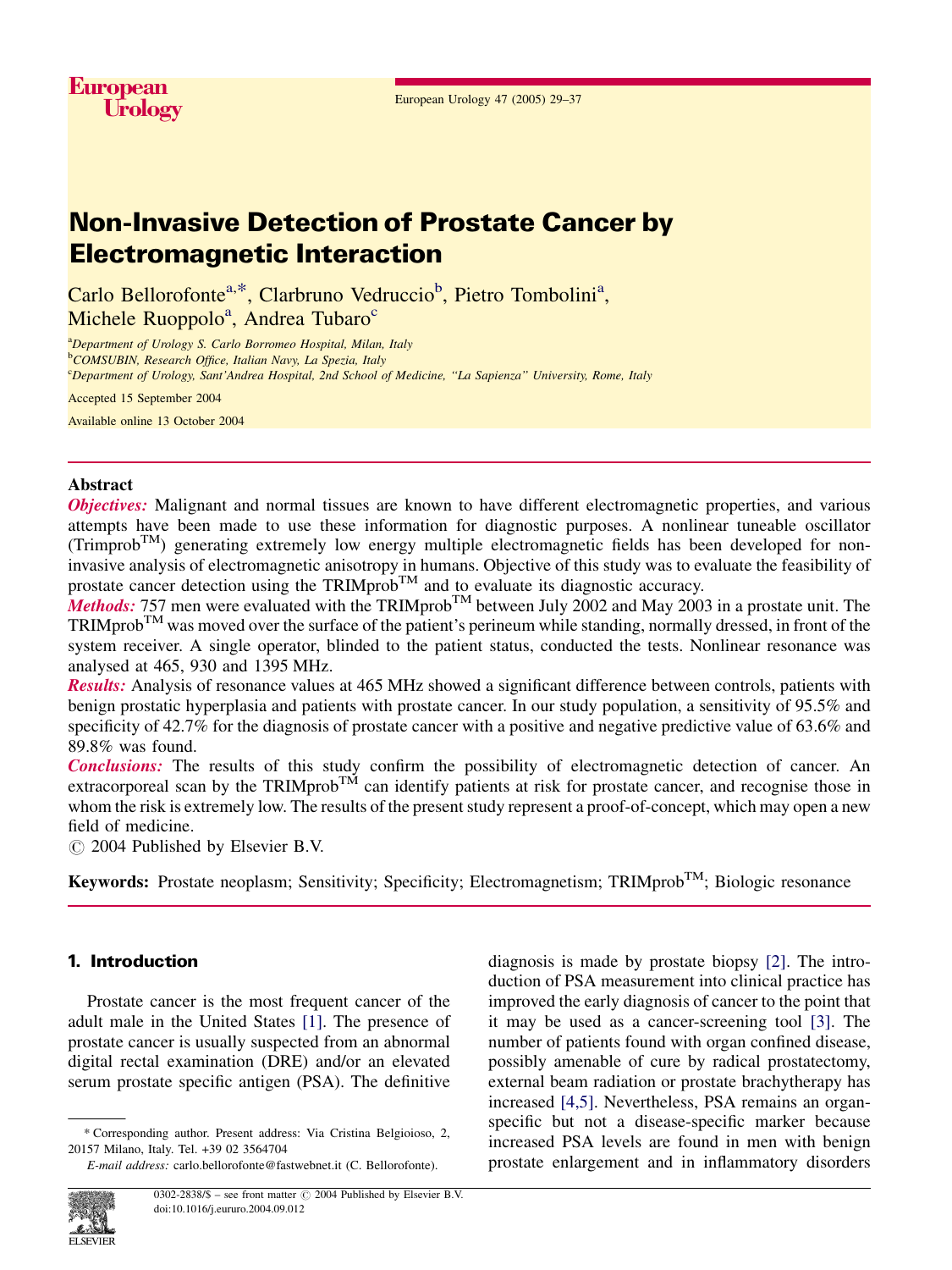[\[6,7\].](#page-7-0) A significant number of patients with elevated PSA levels have a negative prostate biopsy [\[2\]](#page-7-0).

Analysis of electromagnetic properties of prostate cancer cell lines has been proposed by Smith and coworker in 2000 although this has not been translated yet into a diagnostic tool [\[8\].](#page-7-0) In 1992 Clarbruno Vedruccio, an Italian physicist, invented and patented a device for the electromagnetic (EM) detection of biologic tissues anomalies, based on the principles described below. This equipment is composed by a nonlinear oscillator concealed into a cylindrical probe and a radiofrequency spectrum analyser, and is named  $TRIMprob^{TM}$  [\[9\].](#page-7-0) Vedruccio's patent stems from research on dielectric properties of biological tissues, a long standing research line in the world of physics. A brief description of the background is reported here.

The response of any material to oscillating electric fields is defined by two frequency dependent functions: the dielectric constant  $\varepsilon$  (relative to vacuum) and the conductivity  $\sigma$ . Schwan and Foster reviewed basic concepts and the main experimental results for biological tissues, while Pethig and Krell discussed possible applications [\[10–13\].](#page-7-0) They include the prospect of EM cancer detection, since  $\varepsilon$  and  $\sigma$  display significant differences for malignant and normal tissues. Fricke and Morse compared already in 1926 the electrical properties of malignant tumours of the human breast to those of normal tissue and benign tumours taken from the breast [\[14\]](#page-7-0). Their measurements were only performed at 20 kHz, but it appeared very clearly that  $\varepsilon$ was on the average about 10 times larger for actively growing tumours than for normal tissue. Benign or degenerated tumours did yield intermediate results, while  $\sigma$  had always nearly the same value. These features have to result from membrane effects, since they are predominant in biological tissues between 3 kHz and 30 MHz. An electric field that polarizes different media will create, indeed, surface charges at the interface or on both sides of cell membranes. These surface charges produce a secondary electric field that acts on all charges like an elastic restoring force, and this accounts for the appearance of resonance effects [\[15\].](#page-7-0) The increase of  $\varepsilon$  for *actively growing* malignant tumors can thus be attributed to an increased proportion of membrane surfaces per unit volume. The most likely modification concerns *intracellular membranes*, associated with the intensified energy household (in mitochondria) and protein synthesis (at the endoplasmic reticulum). Since cancerous cell proliferation is known to be accompanied by angiogenesis [\[16,17\],](#page-7-0) we may also have to consider the membranes of capillaries, the high polarizability of the adjacent fluid and the effect of red blood cells.

Chaudhary et al. measured  $\varepsilon$  and  $\sigma$  of breast carcinoma and homologous normal tissue between 3 MHz and 3 GHz [\[18\].](#page-7-0) They found that  $\varepsilon$  and  $\sigma$  are always greater for tumours in this frequency domain, but  $\varepsilon$ increases towards lower frequencies (below 30 MHz), while  $\sigma$  is growing in the direction of higher frequencies (especially above 300 MHz). The first effect can again be attributed to membranes, but the second effect has to result from reorientations of dipolar particles. It has thus been attributed to the increased water content of tumours [\[19,20\]](#page-7-0). Joines et al. confirmed that from 30 MHz up to 2 GHz, EM energy absorption is sensibly higher in malignant tumours of various origin than in normal tissues, but they found a broad maximum between 100 and 800 MHz, centred at about 400 MHz [\[21,22\]](#page-7-0). Since the resonance frequency for *free* water molecules is 25 GHz at 37  $\degree$ C, these particles could only account for increased energy absorption above 1 GHz. It was therefore assumed that ''bound water'' and perhaps even ''proteins'' are responsible for the increased response at lower frequencies.

It is known that proteins acquire more surface charges in malignant tumours [\[23\].](#page-7-0) Since these charges attract water molecules, they can explain the presence of more ''bound water''. We believe that it is also necessary to take into account the fact that cancerous cells are characterized by dramatic changes of their metabolism, intercellular communication and adhesion properties. This means that the number and nature of membrane proteins has to be modified, but membrane proteins carry dipolar parts, sticking out of the membrane. These dipoles can be reoriented by an oscillating electric field [\[24\]](#page-7-0).

The existence of significant differences between the electrical properties of malignant and normal tissues was confirmed by other empirical results, but this was to no avail for cancer diagnosis as long as  $\varepsilon$  and  $\sigma$  had to be determined by sophisticated in vitro measurements [\[25–27\]](#page-7-0). There have been several attempts to simplify this procedure, in particular by pressing an open-ended coaxial line against the body surface, to measure the amplitude and phase of the reflected wave, so that  $\varepsilon$  and  $\sigma$  could be determined by model calculations [\[28,29\].](#page-7-0)

The objective of this study was to evaluate the feasibility of prostate cancer detection using the  $TRIMprob^{TM}$  and to evaluate the diagnostic accuracy by establishing the sensitivity, specificity, positive and negative predictive value for the diagnosis of prostate cancer in a single blinded study.

Studies on new diagnostic tools/devices for the diagnosis of prostate cancer are dogged by the difficulty of having a control group in which the risk of having the disease is extremely low. The first part of the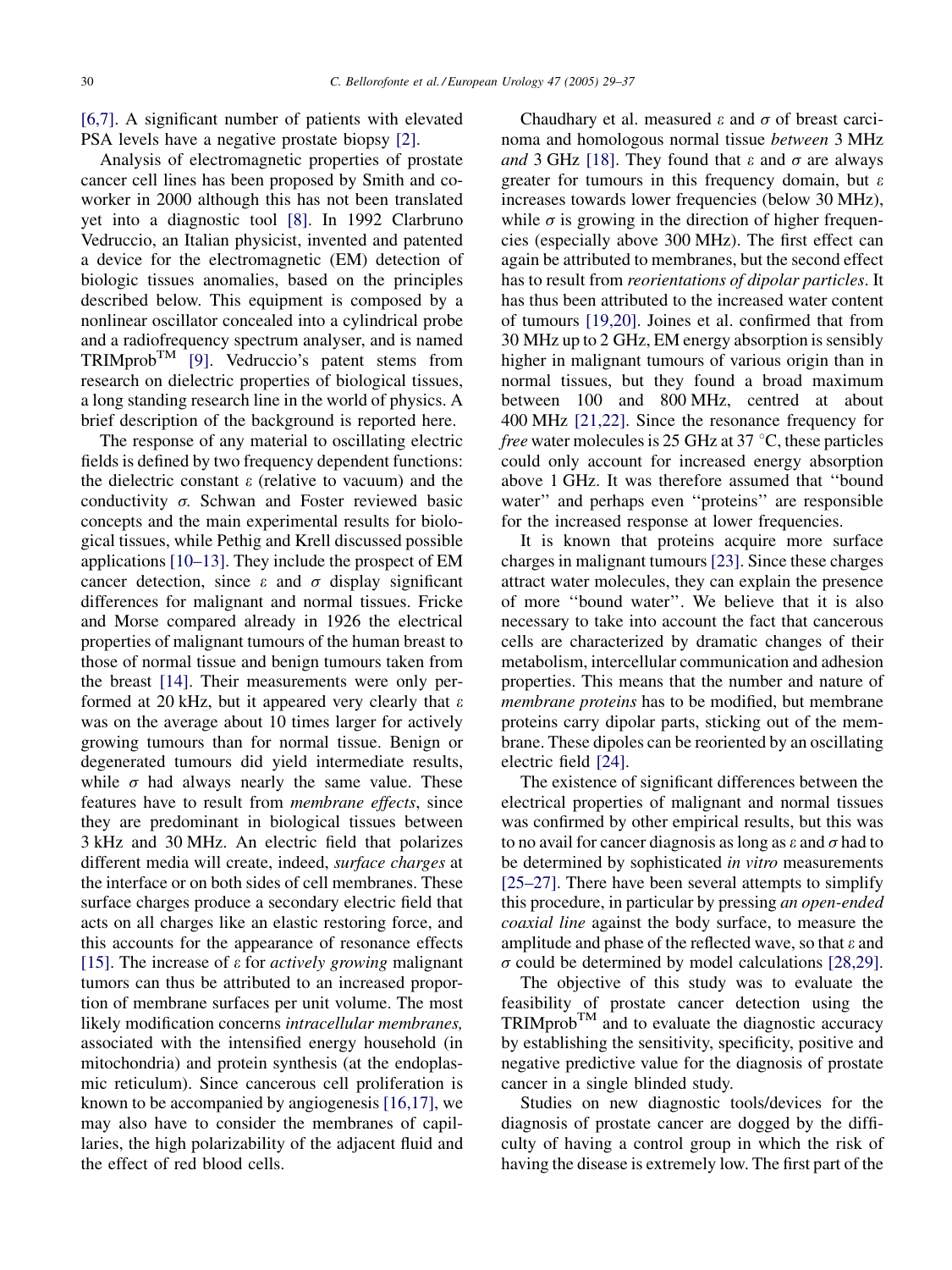<span id="page-2-0"></span>study reflects this difficulty by comparing a group of men with known prostate cancer to a group of normal young men, as well as to those with clinical and ultrasonographic evidence of BPH but with normal levels of PSA. Further groups in which there was likely to be a significant incidence of undetected cancer were also studied. The results of TRIMprob<sup>TM</sup> scanning in each of these groups was compared. Accuracy was evaluated in patients with either elevated PSA or abnormal digital rectal examination who were submitted to prostate TRIMprob<sup>TM</sup> test and prostate biopsy. We acknowledge the limitation that sensitivity and specificity values obtained in this study may not be valid when applied to the general population.

# 2. Methods

The study was conducted at a single institution (S. Carlo Borromeo Hospital, Milan, Italy). Ethical approval was obtained from the Italian Ministry of Health. Seven hundred and eighty-three consecutive men were enrolled from July 2002 to May 2003. One hundred and sixty three men volunteers aged less than 35 years without lower urinary tract symptoms or voiding dysfunction having a normal PSA and digital examination were considered as controls. Transrectal ultrasound revealed an average prostate volume of 21.4 ml (median 21.8, range 16.2–24.5). PSA values obtained within the last 3 months were considered evaluable, patients were otherwise scheduled for a new consultation after new PSA levels were acquired (IMMULITE DPC, Medical System SPA, Genoa, Italy). Patients with enlarged prostate at digital rectal examination (DRE) but without prostate asymmetry or a palpable abnormality, a PSA value of less than 4.0 ng/ml, were classified as BPH patients. Patients with similar characteristic but elevated PSA were described as BPH with elevated PSA. Patients with any palpable abnormality of the prostate, which might be suspicious of prostate cancer, were described as Abnormal DRE. All patients with a biopsy proven diagnosis of prostate adenocarcinoma were categorized as Prostate Cancer. For theoretical safety reasons patients with cardiac pacemaker were excluded as requested by the Italian Ministry of Health.

Analysis of tissue resonance was performed using the TRIMprobTM system (Galileo Avionica, Turin, Italy) consisting of a battery-operated probe, a receiver and a computer display. The probe is about 30 cm long and can easily be held in one hand. It contains a tuneable, autonomous oscillator and an antenna, emitting a very weak EM wave with several frequency components (465, 930 and 1395 MHz multiples). The beam emitted from the probe is narrow, measuring about 0.2 radiant. The penetration of the EM wave depends upon its frequency and the dielectric properties of the biological tissues. The 465 MHz frequency has a penetration of 20 cm (calculated for the dielectric properties of striated muscle and the prostate which is quite similar); EM waves in this frequency range travel particularly well in fat tissue so that an higher penetration is expected in fat persons. The biological tissue is situated in the near field, where retardation effects are negligible. The antenna acts there like an ''open capacity'' and the tested biological tissue is subjected to the resulting electric field. This type of coupling is unusual. It involves a capacity C that increases when

the probe approaches the tested tissue. Since this capacity favours the passage of high frequency currents, we can call this a dynamic coupling.

The EM field stimulates minute electrical oscillations inside the tissue; when these resonate, an energy transfer can be detected in the wave emitted by the generator, because of the ''Non Linear Resonance Interaction'' [\[30\].](#page-7-0) At the resonance on one, or more of the spectral lines, two effects are detectable: the first is related to the transfer of an amount of radiofrequency from the generator probe to the diseased tissue, that absorbs a part of the signal on the proper frequency line (dynamic coupling), The second effect is related to the deformation of the electromagnetic pattern emitted by the probe, due to the interaction with a resonating agglomerated of cells, as above described, that produces in the ''near field'' a sort of parasitic resonating element able to deflect, on other spatial direction, the waves, which can be detected on a separate receiver. A receiver, acting as a spectrum analyser, situated about two meters away from the probe, displays three different frequencies. When the probe is brought close to the patient, the interactions of the oscillating electric field with biological tissue induct changes in one or several frequency lines amplitude depending on the pathological state of the tested tissue. Resonance values are representative of power measured on a logarithmic scale but are expressed in arbitrary units ranging between 0 and 255.

 $TRIMprob^{TM}$  scanning was performed by a single investigator (CB) after an extensive training performed on a previous series of 245





Fig. 1. The prostate area is scanned with the TRIMprob<sup>TM</sup> while the patient standing, normally dressed, 2 meters in front of the receiver at the level of the prostate (a). The probe is moved in close contact over the perineum (b).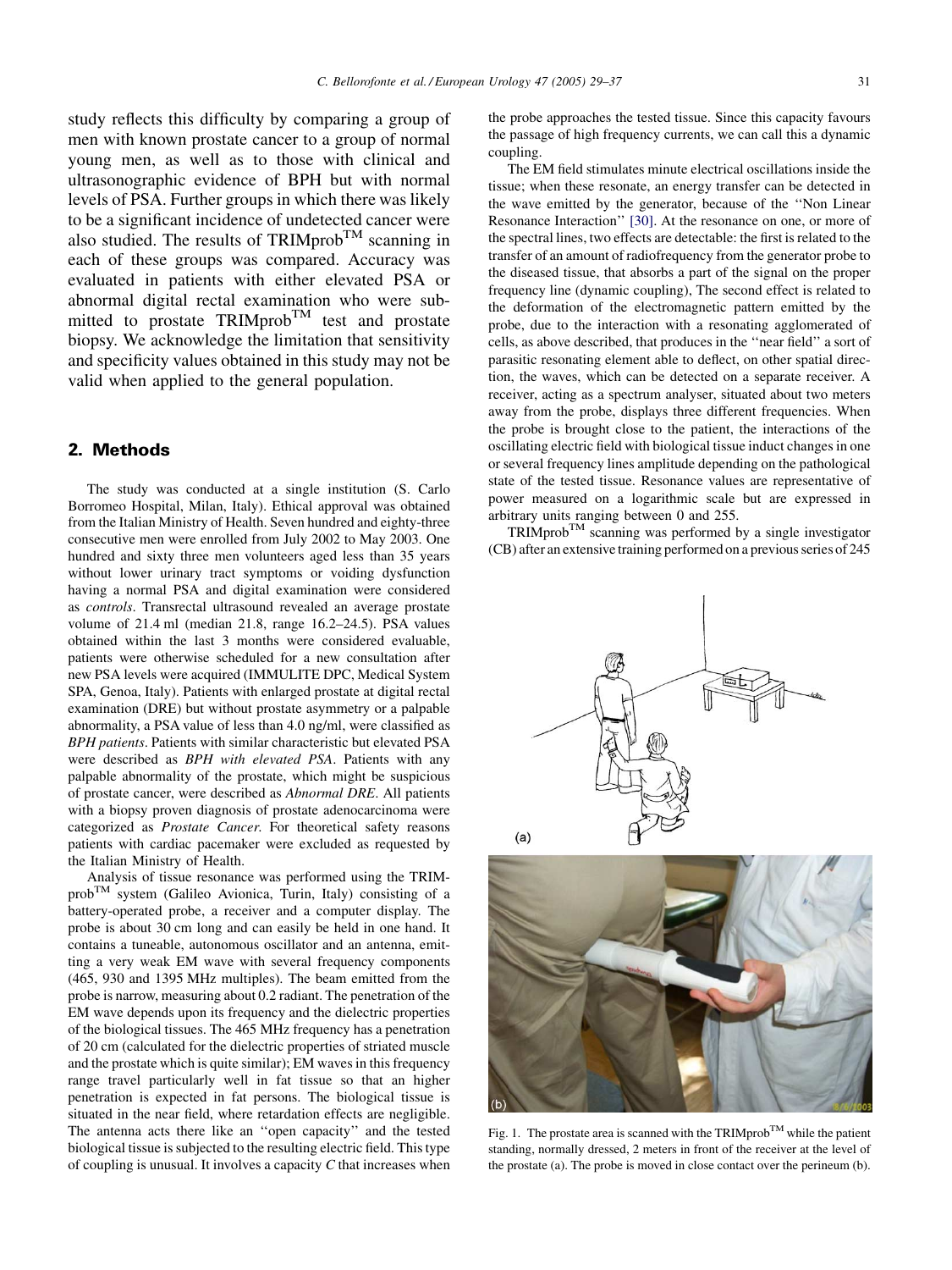

Fig. 2. Tilt scanning of the probe. The probe is moved in close contact over the perineum.

patients which was tested during the industrial development of the diagnostic system. The prostate area was scanned with the TRIM $prob^{TM}$  while the patient standing, normally dressed, 2 meters in front of the receiver at the level of the prostate ([Fig. 1](#page-2-0)). The probe was moved in close contact over the perineum. The prostate gland was scanned in a sagittal plane at an angle of  $15^{\circ}$  to the left and  $15^{\circ}$  to the right of the midline; the probe was also tilted so that the beam was aimed at the ventral and the dorsal part of the gland (Fig. 2). Resonance values corresponding to six prostate areas (midline, right and left area of the ventral and dorsal prostate part) were saved on the computer. Great care was taken to find the minimal value for resonance in every area of the prostate. A single investigator who was blind of the patient symptoms and clinical diagnosis performed all TRIMprob<sup>TM</sup> scans. In a subgroup of 25 patients (10 with a biopsy proven diagnosis of prostate cancer and 15 with a clinical diagnosis of BPH), a preliminary evaluation of intraobserver variability was performed repeating the TRIMprob<sup>TM</sup> test in the same patient at 24 hours interval. Interobserver variability was estimated in the same group and the  $TRIMprob^{TM}$  test was performed by two independent investigators blind of the patient clinical conditions.

In patients with elevated total PSA serum levels and/or abnormal DRE, prostate biopsy was performed and TRIMprob<sup>TM</sup> accuracy for the diagnosis of prostate cancer calculated. A standard sextant biopsy technique was used [\[31\].](#page-7-0) Biopsy tissue was fixed in formalin and processed accordingly to a standard procedure.

Cut-off values of 4.0 ng/ml and 18% were used for total serum PSA level and free/total serum PSA ratio as suggested by Carter and Christensson respectively [\[32,33\]](#page-7-0).

Data from the case record forms were entered into an Access database and analysed by VisualStat release 6.0 and Analyseit + Clinical Laboratory 1.68 software. Analysis of variance were performed by the one-way Anova test with least significant difference post-hoc test. Sensitivity and specificity, positive and negative predicative values were calculated. An alpha value of 0.05 was used as threshold for significance. A 95% confidence interval level was considered.

#### 3. Results

Twenty-six patients were excluded from the analysis as their clinical data were found to be incomplete. Data from 757 patients were available for analysis. Mean patient age was  $64 \pm 13$  years. The mean of the lowest signal obtained from the prostate in any area measured at 465, 930 and 1395 MHz in the different patient groups were compared by the one-way Anova test. A significant difference among the various patient groups was found at 465 and 930 MHz ( $p \leq 0.0001$ ) while no difference was seen at 1395 MHz ( $p \le 0.247$ ) (Table 1, [Fig. 3\)](#page-4-0). The variation in field values at 465 MHz for the 5 different categories was much larger than that seen at 930 MHz. In all but 2 patients with a biopsy proven diagnosis of prostate cancer sudden changes in the signal amplitude at 465 MHz was seen, often down to zero level. A similar effect was found in some of the BPH patients with elevated PSA or abnormal DRE. Post-hoc analysis by the least significant difference test showed a significant difference  $(p \le 0.05)$  between controls (110.7 (6.4)) and patients with either BPH (94.0 (45.9)), BPH with elevated PSA (51.8 (51.9)), abnormal DRE (10.5 (19.7)) or prostate cancer (19.2 (29.7)). A significant difference was also

#### Table 1

Field level measured by the TRIMprob<sup>TM</sup> at 465, 930 and 1395 MHz

|                                              | No. of patients | Prostate cancer on biopsy | Average (SD)   |                 |               |
|----------------------------------------------|-----------------|---------------------------|----------------|-----------------|---------------|
|                                              | (757)           |                           | 465 MHz        | 930 MHz         | 1395 MHz      |
| Controls                                     | 163             | n.a.                      | 110.7(36.4)    | 45.1(18.2)      | 49.7(16.3)    |
| BPH with $PSA \leq 4.0$ ng/ml and normal DRE | 228             | n.a.                      | 94.0(45.9)     | 41.8(19.4)      | 48.5(13.8)    |
| BPH with $PSA > 4.0$ ng/ml and normal DRE    | 167             | 31                        | 51.8(51.9)     | 37.2(21.4)      | 50.7(16.7)    |
| <b>Abnormal DRE</b>                          | 91              | 77                        | 10.5(19.7)     | 36.2(18.4)      | 48.9 (12.5)   |
| Prostate cancer                              | 108             | n.a.                      | 19.2(29.7)     | 36.0(19.1)      | 52.2(14.7)    |
| One-way Anova                                |                 |                           | $p \le 0.0001$ | $p \leq 0.0001$ | $p \le 0.247$ |

Power is measured in arbitrary units ranging between 255 and 0. Mean values and standard deviation data are presented. Analysis of the different patient groups by the one-way Anova shows that the five different patient groups are significantly different at 465 and 930 MHz while no significant difference was seen at 1395 MHz. n.a. (not applicable as patients were not biopsied).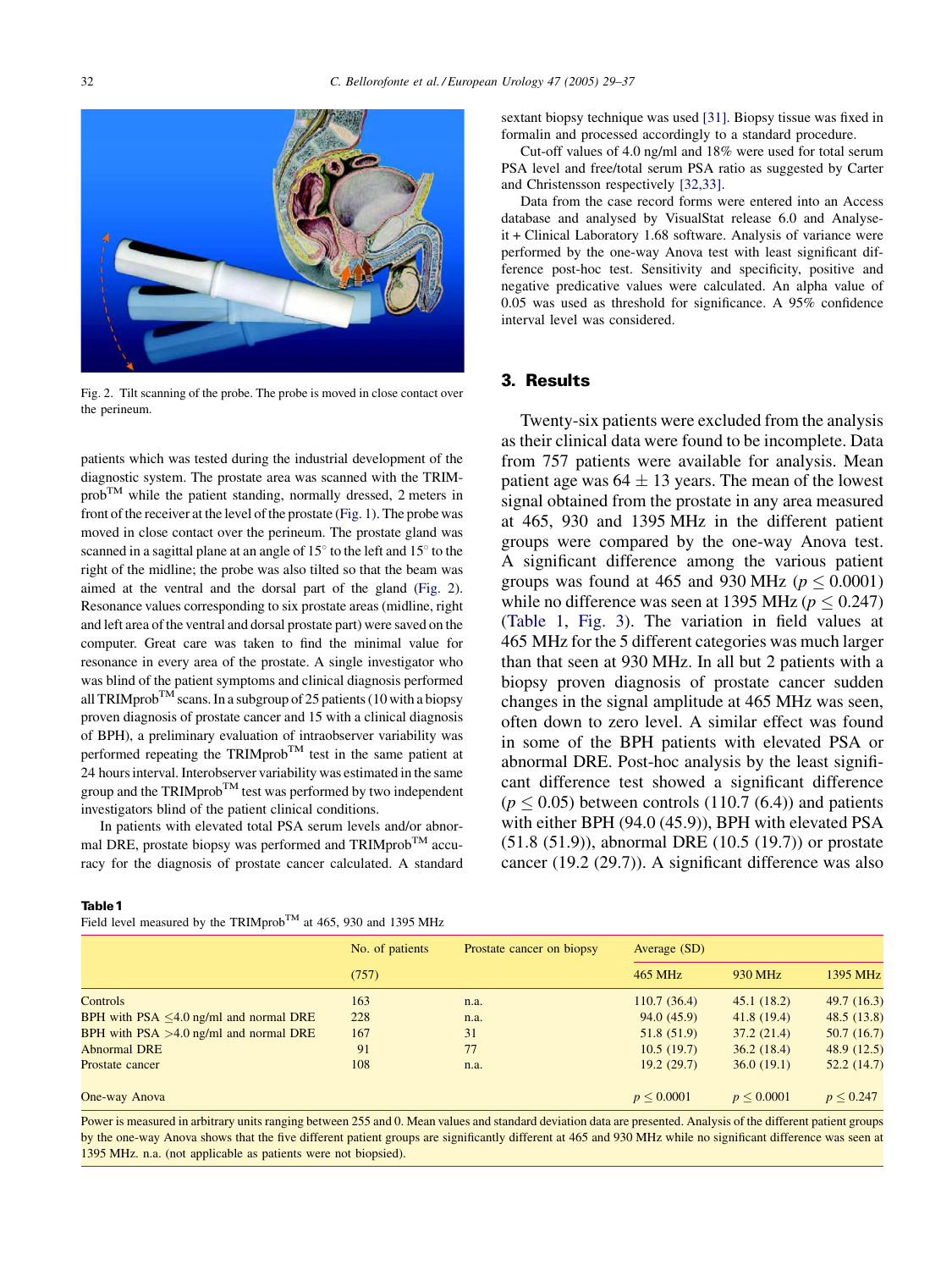<span id="page-4-0"></span>



Fig. 3. TRIMprob<sup>TM</sup> signal amplitude (mean values and standard deviation) at 465 MHz in controls, patients with BPH and PSA <4.0 ng/ml and patients with a biopsy proven diagnosis of prostate cancer.



Preliminary evaluation of intraobserver variability showed a 100% consistency between two TRIM $prob^{TM}$  tests performed by a single investigator at 24 hours interval. An 8% discrepancy (2 of 25 patients)



Fig. 4. Flow diagram of patients undergoing prostate biopsy.

was found in the results of TRIMprob<sup>TM</sup> test performed by two separate investigators. Two patients with a clinical diagnosis of BPH were diagnosed as prostate cancer by one of the two investigators, no differences were found in the evaluation of patients with prostate cancer.



Fig. 5. Receiver Operator Characteristics (ROC) curves. Diagnosis of prostate cancer (biopsy) versus TRIMprob<sup>TM</sup> [465 MHz] (a), total PSA (b), and free/total PSA ratio (c).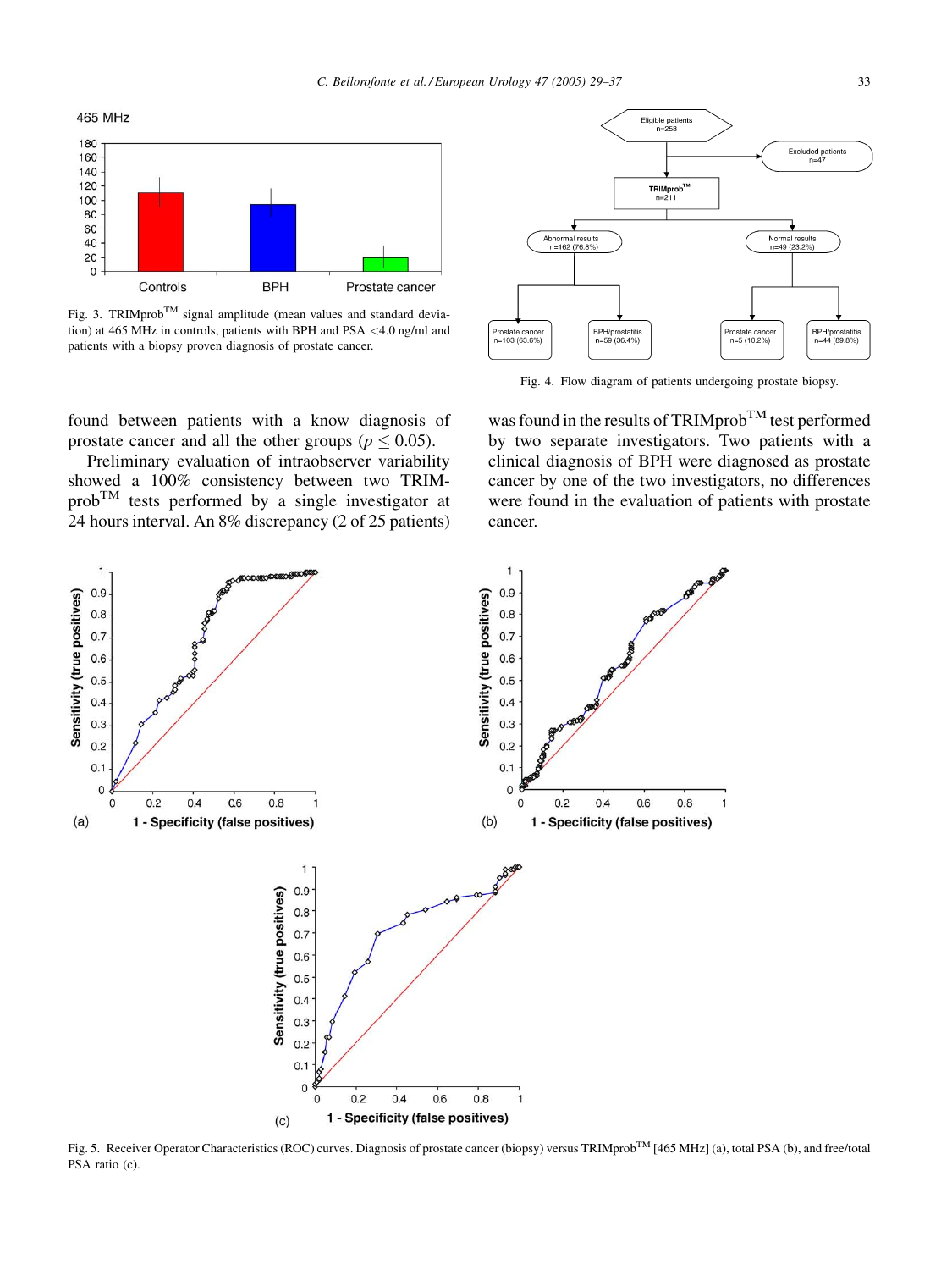| Sensitivity $(\% )$ | Specificity $(\% )$ | PPV $(\% )$ | $NPV$ (%) |
|---------------------|---------------------|-------------|-----------|
| 95.4                | 42.7                | 63.6        | 89.8      |
| 94.4                | 7.3                 | 47.2        | 60.0      |
| 80.4                | 46.2                | 59.4        | 70.6      |
| 68.9                | 80.2                | 76.0        | 73.8      |
| 84.3                | 52.6                | 62.3        | 78.2      |
|                     |                     |             |           |

Table 2 Sensitivity, specificity, positive and negative predictive value of individual diagnostic parameters

Two hundred and fifty-eight patients (all patients included in the categories defined as BPH with elevated PSA on Abnormal DRE) were offered a prostate biopsy after TRIMprob<sup>TM</sup> testing, 211 consented. Patient flow diagram is described in [Fig. 4](#page-4-0). The average total PSA value in this patient cohort was 6.2 ng/ml (median 6.5, range 3.5–38.6). Data were plotted on a receiver operator characteristics (ROC) curve and a cut off value of 50 units was chosen, for resonance at 465 MHz, as the best threshold to distinguish benign from malignant prostate disorders [\(Fig. 5](#page-4-0)). One hundred and sixty-two patients were positive on TRIM $prob^{TM}$  and 103 had a positive biopsy. Forty-nine patients were negative on  $TRIMprob^{TM}$  and 44 of them had negative biopsy. Evaluation of core biopsies revealed a Gleason 6 tumour in 55 patients (51%), Gleason 7 and 8 were diagnosed in 36 (33%) and 17 (16%) cases, respectively. Patients with high grade PIN were grouped in the non-cancerous cohort together with those with BPH or chronic prostatitis. Fifty patients (46%) were considered to have stage T1c disease, T2 and T3 disease was diagnosed in 51 (47%) and 7 (7%) respectively. Analysis of data from this patients group resulted in very high level of sensitivity and moderate specificity (95.4 and 42.7%, respectively). The positive and negative predictive values of TRIMprob<sup>TM</sup> testing were  $63.6\%$  and 89.8%, respectively. Diagnostic accuracy of total PSA, free/total PSA, DRE and TRUS are summarised in Table 2.

# 4. Discussion

The results of this study provide the first evidence for the non-invasive EM detection of cancer and represent a proof-of-concept, which may open a totally new field of medicine. Research into the interactions of EM waves with biological tissues goes back to the early decades of 20th century and numerous references can be found in the peer-review literature. Progress in this field paralleled technological development and it was recently summarised by A. Meessen suggesting the possibility of EM cancer detection [\[30,34\].](#page-7-0) The discussion over the mathematics and physics involved in the TRIMprob<sup>TM</sup> function go beyond the scope of this paper. It suffices to understand that the EM waves generated by the TRIMprob<sup>TM</sup> can stimulate minute electrical oscillations in biological tissues and produce resonance effects that depend on the pathological state of these tissues. Coupling of the oscillations of the probe with those from the biological tissues produces the remarkable phenomenon of ''nonlinear resonance interaction''. This particular form of resonance can be detected by the receiver of the TRIMprob<sup>TM</sup>. Since the required intensities of the EM wave are very low, there is no health hazard associated to the EM radiation.

The nonlinear resonance interaction at 465 MHz frequency range seems to be important in distinguishing cancerous from benign prostate tissue. No consensus has been reached yet as to the reasons why the 465 MHz frequency is more specific for cancer tissue than 930 and 1395 MHz. It may be that the other frequencies are of importance in the detection of other disease and in different locations. Further work is ongoing for the use of the TRIMprob<sup>TM</sup> in other areas including the detection of breast, kidney, stomach and duodenum as well as bladder cancer [\[35\].](#page-8-0)

 $TRIMprob^{TM}$  test performed in 5 patient cohorts (controls, BPH, BPH with elevated PSA, abnormal DRE and prostate cancer) results in significant difference in amplitude at 465 MHz. We felt it was important to observe that patients with a biopsy proven diagnosis of prostate cancer have a very low signal amplitude at 465 MHz compared to young men with normal prostates (as shown by clinical examination, transrectal ultrasound and PSA levels of less than 4 ng/ml) in whom the chance of prostate cancers is virtually nil, because this proofs the concept that a significant interaction occurs at this frequency level in patient with prostate cancer compared to controls and patients with BPH [\[36\]](#page-8-0). Further testing was undertaken to see if the test could be used to differentiate patients with BPH and seemingly little likelihood of prostate cancer. Significant differences were seen between these groups and those with proven prostate cancer. Those patients with a higher risk of prostate cancer (abnormal DRE or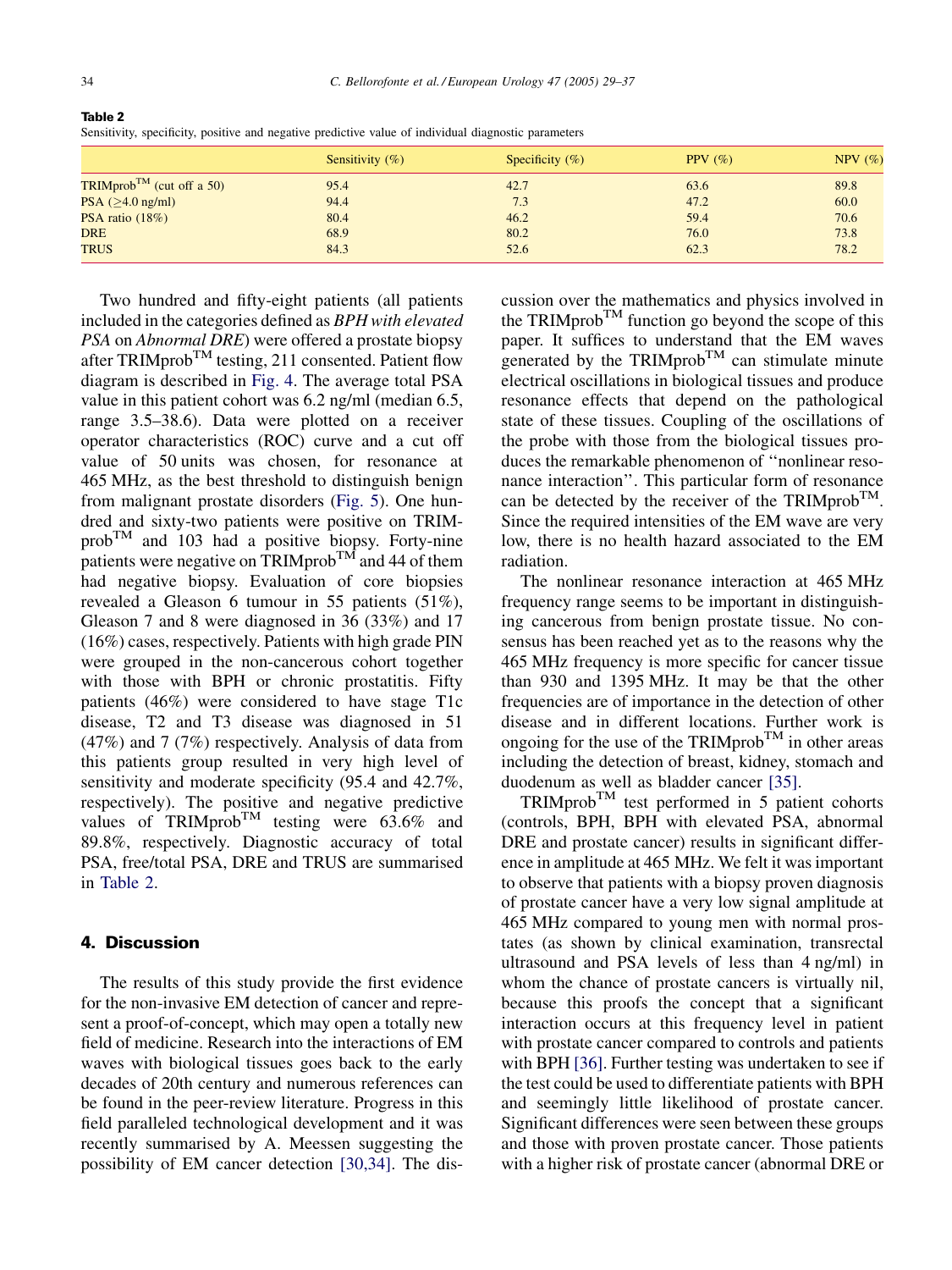raised PSA) had an average value for each frequency which was closer to the values obtained for prostate cancer than benign glands, presumably reflecting the incidence of undetected prostate cancer. The very low amplitude found in patients with abnormal DRE is not unexpected as the vast majority of these patients had prostate cancer on biopsy. We have no explanation for the very low amplitude measured at 465 MHz in this group (lower than in the prostate cancer cohort) but we have to consider that no information is currently available as to the relation of the signal amplitude and cancer volume, grading or any other tumour parameter.

Data as to the accuracy of the TRIMprob<sup>TM</sup> in the diagnosis of prostate cancer are certainly preliminary and remain valid for the patient cohort they were obtained from. We are anyway confident in the reported values, as they can be considered a conservative estimation compared with our present experience. We have to acknowledge that the evaluation of the  $TRIMprob^{TM}$  accuracy in the diagnosis of prostate cancer is problematic because the diagnosis is based upon a positive prostate biopsy, and we are aware that even a 16 G biopsy samples less than 1% of the gland, so that a negative set of 6 or 12 biopsies does not rule out completely the possibility of an underlying neoplasm which is eventually diagnosed on further biopsies. Prostate cancer detection currently represents a real challenge for the clinician.

In order to explore the diagnostic accuracy of TRIMprobTM testing for cancer, a subset of 211 patients underwent prostatic biopsy. Analysis of the Receiver Operator Characteristic (ROC) curves for  $TRIMprob<sup>TM</sup>$  data at 465 MHz versus prostate biopsy suggested a cut off value of 50 units as the ideal threshold for diagnosis prostate cancer (best combination of sensitivity and specificity). Using such cut-off value, a sensitivity of 95.4% and a specificity of 42.7% can be expected. The relatively low value of the observed specificity maybe due to the limitations inherent to prostate biopsy, as a negative result does not completely exclude a cancer. These values compare well with the observed values of sensitivity, specificity and positive predictive value for PSA and DRE in the same patient group. Cooner and co-workers, showed that patients with total PSA levels  $\langle 4 \rangle$  ng/ml had a chance of having a positive biopsy of 9% with a normal DRE and 17% with positive DRE. The chance rises to 25% and 62% in the same patient categories when the total PSA levels were >4 ng/ml [\[36\]](#page-8-0).

The TRIMprob<sup>TM</sup> test is currently performed by hand and a certain degree of error can be expected as a result. To ensure that the entire prostate is scanned, a volume well in excess of the gland is studied with

repeated movements across the whole volume, as the beam emitted from the probe is very narrow. Blind scanning of the prostate volume through the perineum carries the theoretical risk of false negative results from failure to analyse the entire prostate volume. Proper training of the  $TRIMprob^{TM}$  user is based upon supervised use of the equipment plus a trial and error training on patients with a known diagnosis of prostate cancer, in whom the perineum is examined with the probe until a significant reduction in the amplitude of the 465 MHz signal is observed. The risk of possible interference from rectal or bladder cancer should always be considered. The issue of bladder cancer has been addressed by a study looking at TRIMprob<sup>TM</sup> test in patients with bladder cancer scheduled for radical cystectomy, this study is now ongoing and will also provide an ideal cohort of age-matched control patients in which pathological examination of the prostate will be carried out irrespectively of PSA or DRE, and histology will be matched with  $TRIMprob^{TM}$  results. The issue of rectal cancer will be addressed in a separate study which is also ongoing at the time this manuscript is reviewed. The  $TRIMprob^{TM}$  remains an operator-dependent technique, preliminary data on intraobserver and interobserver variability are satisfactory although they have been obtained in a highly trained centre. A very low false negative rate was seen (2%) in patients with an histologically proven diagnosis of prostate cancer (data not shown). At present no information is available as to the lowest volume of prostate cancer which can be detected by the  $TRIMprob^{TM}$ , although some new information will be available from the ongoing study on patients having the prostate scanned by the TRIM $prob^{TM}$  and subsequently undergoing radical prostatectomy with 3D reconstruction of tumour volume.

We believe the results of the TRIMProb<sup>TM</sup> test in men have the potential to be used as an adjunct screening tool alongside the recognised tests of digital examination and PSA. The evaluation of non-linear resonance interaction may offer new opportunities in the diagnosis of prostate cancer and open a new field in medicine.

### Conflict of interest statement

Carlo Bellorofonte, Pietro Tombolini, Michele Ruoppolo, and Andrea Tubaro declare no conflict of interest, including employment, consultancies, stock ownership, honoraria, paid expert testimony, patent applications, and travel grants or personal relations which may have biased their opinion in the preparation of the paper. Clarbruno Vedruccio is a consultant for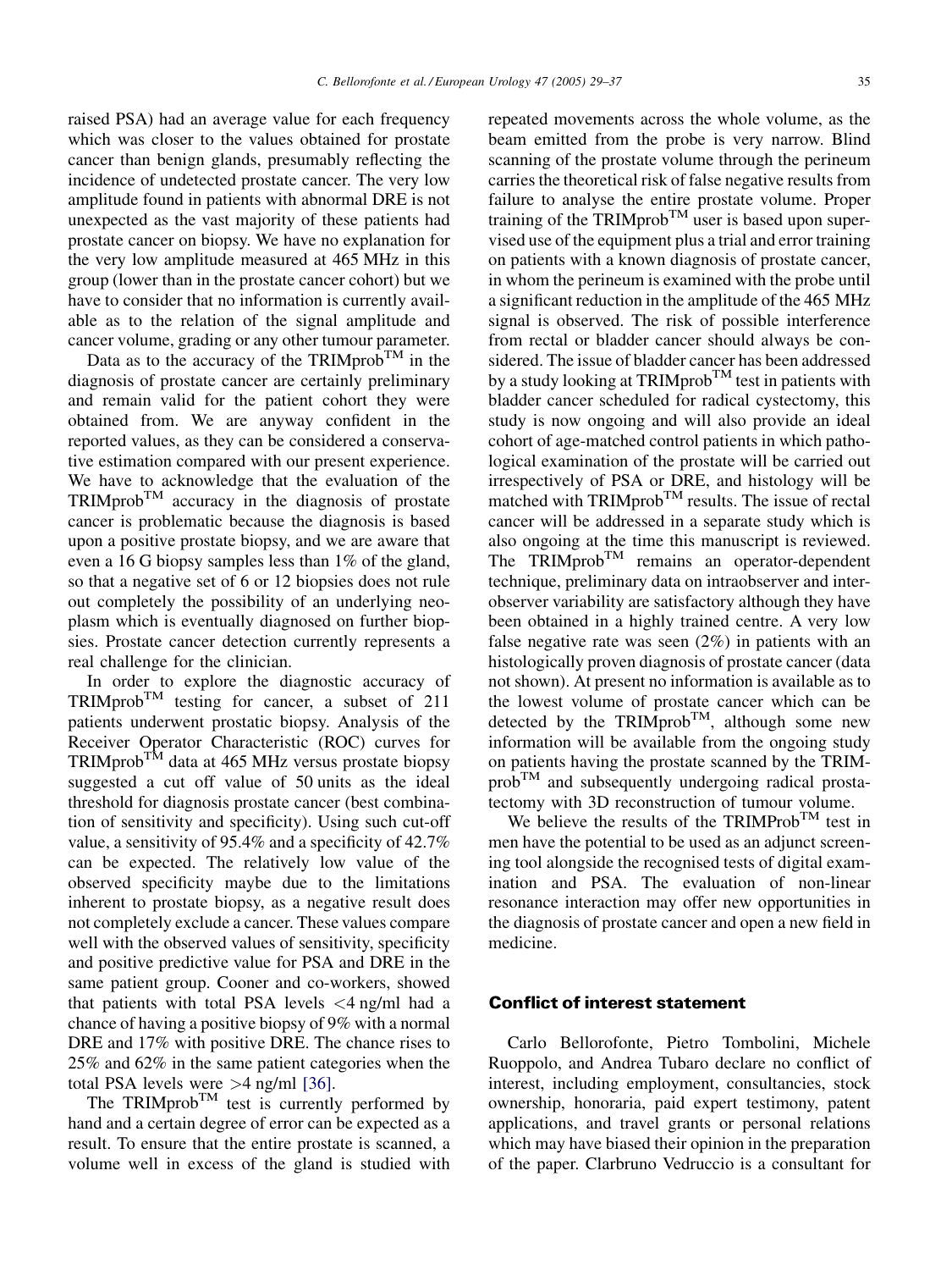<span id="page-7-0"></span>Galileo Avionica S.p.A. The TRIMprob<sup>TM</sup> system has been kindly provided, free of charge by Galileo Avionica S.p.A., the S. Carlo Borromeo Hospital has gently provided the outpatient facility where the TRIM $prob^{TM}$  tests were conducted and the clinical study has been performed on a voluntary basis by all authors. Mr. Carlo Bellorofonte and Mr. Andrea Tubaro had full access to study database and had final responsibility for the decision to submit for publication.

#### **References**

- [1] SEER Cancer Statistics review. 2003.
- [2] Catalona WJ, Richie JP, Ahmann FR, et al. Comparison of digital rectal examination and serum prostate specific antigen in the early detection of prostate cancer: results of a multicenter clinical trial of 6,630 men. J Urol 1994;151:1283.
- [3] Hankey BF, Feuer EJ, Clegg LX, et al. Cancer surveillance series: interpreting trends in prostate cancer—part I: Evidence of the effects of screening in recent prostate cancer incidence, mortality, and survival rates. J Natl Cancer Inst 1999;91:1017.
- [4] Gann PH. Interpreting recent trends in prostate cancer incidence and mortality. Epidemiology 1997;8:117.
- [5] Rietbergen JB, Hoedemaeker RF, Kruger AE, et al. The changing pattern of prostate cancer at the time of diagnosis: characteristics of screen detected prostate cancer in a population based screening study. J Urol 1999;161:1192.
- [6] Neal Jr DE, Clejan S, Sarma D, et al. Prostate specific antigen and prostatitis. I. Effect of prostatitis on serum PSA in the human and nonhuman primate. Prostate 1992;20:105.
- [7] Roehrborn CG, Boyle P, Gould AL, et al. Serum prostate-specific antigen as a predictor of prostate volume in men with benign prostatic hyperplasia. Urology 1999;53:581.
- [8] Smith DG, Potter SR, Lee BR, et al. In vivo measurement of tumor conductiveness with the magnetic bioimpedance method. IEEE Trans Biomed Eng 2000;47:1403.
- [9] Vedruccio, C. Electromagnetic analyzer of anisotropy in chemical organized systems. Patent WO 01/07909A1, February 1, 2001; July 26, 2000.
- [10] Foster KR, Schwan HP. Dielectric permittivity and electrical conductivity of biological materials. In: Polk C, Postow E, editors. Handbook of biological effects of electromagnetic fields. Boca Raton: CRC Press; 1986. p. 25.
- [11] Foster KR, Schwan HP. Dielectric properties of tissues and biological materials. Crit Rev Biomed Eng 1989;17:25.
- [12] Pethig R, Krell DB. The passive electrical properties of biological systems: their significance in physiology, biophysics and biotechnology. Phys Med Biol 1987;32:933.
- [13] Schwan HP. Electrical properties of tissue and cell suspensions. Adv Biol Med Physics 1957;5:147.
- [14] Fricke H, Morse S. The electric capacity of tumors of the breast. J Cancer Res 1926;10:340.
- [15] Rouard P, Meessen A. Optical properties of thin metal films. In: Wolf E, editor. Progress in Optics, vol. 15. Amsterdam: North-Holland; 1977. p. 77–137.
- [16] Folkmann J. The vascularization of tumors. Scient Am 1976; May: 56.
- [17] Folkmann J. Tumor angiogenesis. In: Kufe DW, et al., editors. Holland Frei Cancer Medicine. Hamilton: BC Decker (American Cancer Society); 2000.

#### Acknowledgements

We thank patients who participated in the trial and nurses who provided their expert support. We also wish to thank Valerio Nicastro and his team from Galileo Avionica for data management and analysis. We thank Mr. August Meessen for his theoretical work on the ''Nonlinear Resonance Interaction'' and Mr. Simon Carter for reviewing the manuscript.

- [18] Chaudhary SS, Mishra RK, Swarup A, et al. Dielectric properties of normal and malignant human breast tissue at radiowave and microwave frequencies. Indian J Biochem Biophys 1983;21:76.
- [19] Greenstein JP. Biochemistry of Cancer. New York: Academic Press; 1954.
- [20] Schepps JL, Foster KR. The UHF and microwave dielectric properties of normal and tumor tissues: variation in dielectric properties with tissue water content. Phys Med Biol 1980;25:1149.
- [21] Joines WT, Jurtle RL, Rafal MD, et al. Microwave power absorption differences between normal and malignant tissue. Int J Radiol Oncol Biol Phys 1980;6:681.
- [22] Joines WT. Frequency-dependent absorption of electromagnetic energy in biological tissue. IEEE Trans Biomed Eng 1984;31: 17.
- [23] Purdom L, Ambrose EJ, Klein G. A correlation between electrical surface charge and some biological characteristics during the stepwise progression of a mouse sarcoma. Nature 1958;181: 1586.
- [24] Van Lamsweerde-Gallez D, Meessen A. The role of proteins in a in a dipole model for steady ionic transport through biological membranes. J Membr Biol 1975;23:103.
- [25] Jossinet J. Variability of impeditivity in normal and pathological breast tissue. Med Biol Eng Comput 1996;34:346.
- [26] Jossinet J. The impeditivity of freshly excised human breast tissue. Physiol Meas 1998;19:61.
- [27] Rogers JA. The dielectric properties of normal and tumour mouse tissue between 50 MHz and 10 GHz. Br J Radiol 1983;56:335.
- [28] Burdette E, Cain FL, Seals J. In vivo probe measurement technique for determining dielectric properties at VHF through microwave frequencies. IEEE Trans Microw Theory Techn 1980;28:414.
- [29] Tanabe E, Joines WT. A non destructive method for measuring the complex permittivity of dielectric materials at microwave frequencies using an open transmission line resonator. IEEE Trans Instr Meas 1976;25:222.
- [30] Vedruccio C, Meessen, A, EM cancer detection by means of nonlinear resonance interaction. In: Extended Papers Book of PIERS2004— Progress in Electromagnetics Research Symposium, Pisa, Italy, March 28–31, 2004. p. 909–912.
- [31] Hodge KK, McNeal JE, Terris MK, et al. Random systematic versus directed ultrasound guided transrectal core biopsies of the prostate. J Urol 1989;142:71.
- [32] Carter HB, Partin AW, et al. Diagnosis and staging of prostate cancer. 8th ed. Philadelphia: Elsevier Science; 2000.
- [33] Christensson A, Bjork T, Nilsson O, et al. Serum prostate specific antigen complexed to alpha 1-antichymotrypsin as an indicator of prostate cancer. J Urol 1993;150:100.
- [34] Meesen A. Working principle of a disease EM detector. 1109354D. Caselle: Galileo A., 2003.